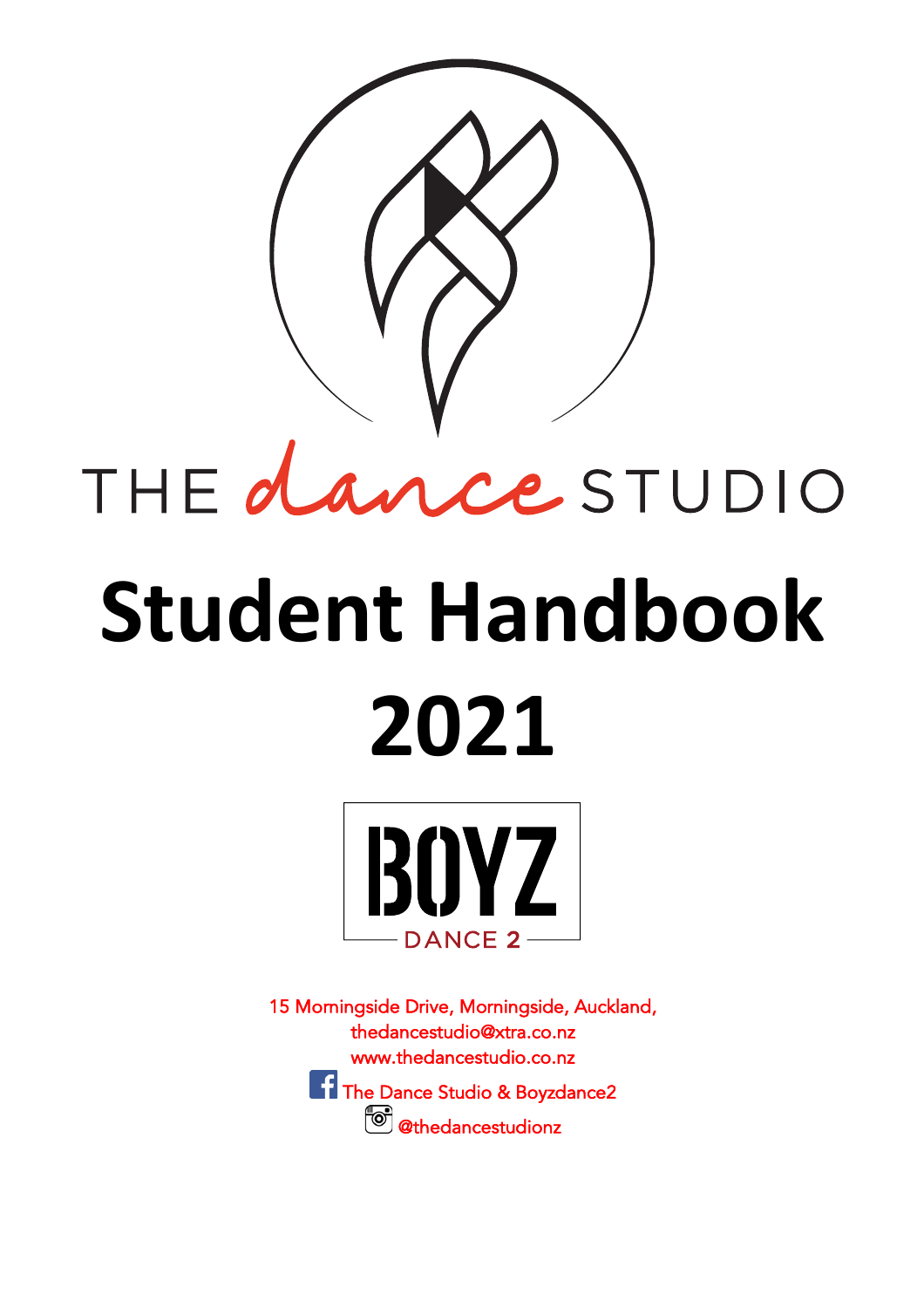## IMPORTANT DATES

| Term 1 | Tuesday 9 <sup>th</sup> February to Sunday 16 <sup>th</sup> April                                                     |
|--------|-----------------------------------------------------------------------------------------------------------------------|
| Term 2 | Monday 3rd May to Sunday 11 <sup>th</sup> July                                                                        |
| Term 3 | Monday 26 <sup>th</sup> July to Sunday 3 <sup>rd</sup> October                                                        |
| Term 4 | Monday 18 <sup>th</sup> October to Sunday 19 <sup>th</sup> December                                                   |
| Exams  | TDS Exams and Medal Tests August 2021<br>NZAMD exams September 2021<br>Exam entries will be due to the office in June |

### End of Year Concert 17<sup>th</sup> - 19<sup>th</sup> December

There will be no classes the week of Monday 13th December, instead all classes will have at least one stage run as well as the dress rehearsal.

## WELCOME TO ALL NEW AND RETURNING STUDENTS

We have prepared this handbook to assist you through the year and to answer any questions you may have regarding your dancing. Please keep it in a safe place for easy referral. We hope you have an enjoyable year with us at The Dance Studio.

*The Dance Studio was formed from an association between a group of professional dancers and teachers wishing to create a central home for all those involved in, or having an interest in dance in its many forms in our community.*

*It is a base from which to teach, a space to create and rehearse and an information and resource centre available for all teachers, dancers and students. The faculty is committed to providing the best education and educators available while also providing an environment that will foster new initiatives and unions, allowing them space to develop.*

*Above all we wish everyone to share in the joy of dance knowing that dance prospers in a space where it becomes a shared language.*

#### *- The Dance Studio Team*

We do our very best to keep you informed but we ask that you please be pro-active in keeping upto-date with what is happening around The Dance Studio. There are several ways you can do this:

- Go to www.thedancestudio.co.nz
- Follow us on Facebook and Instagram
- Check all emails from us please make sure that we always have a current email address for you.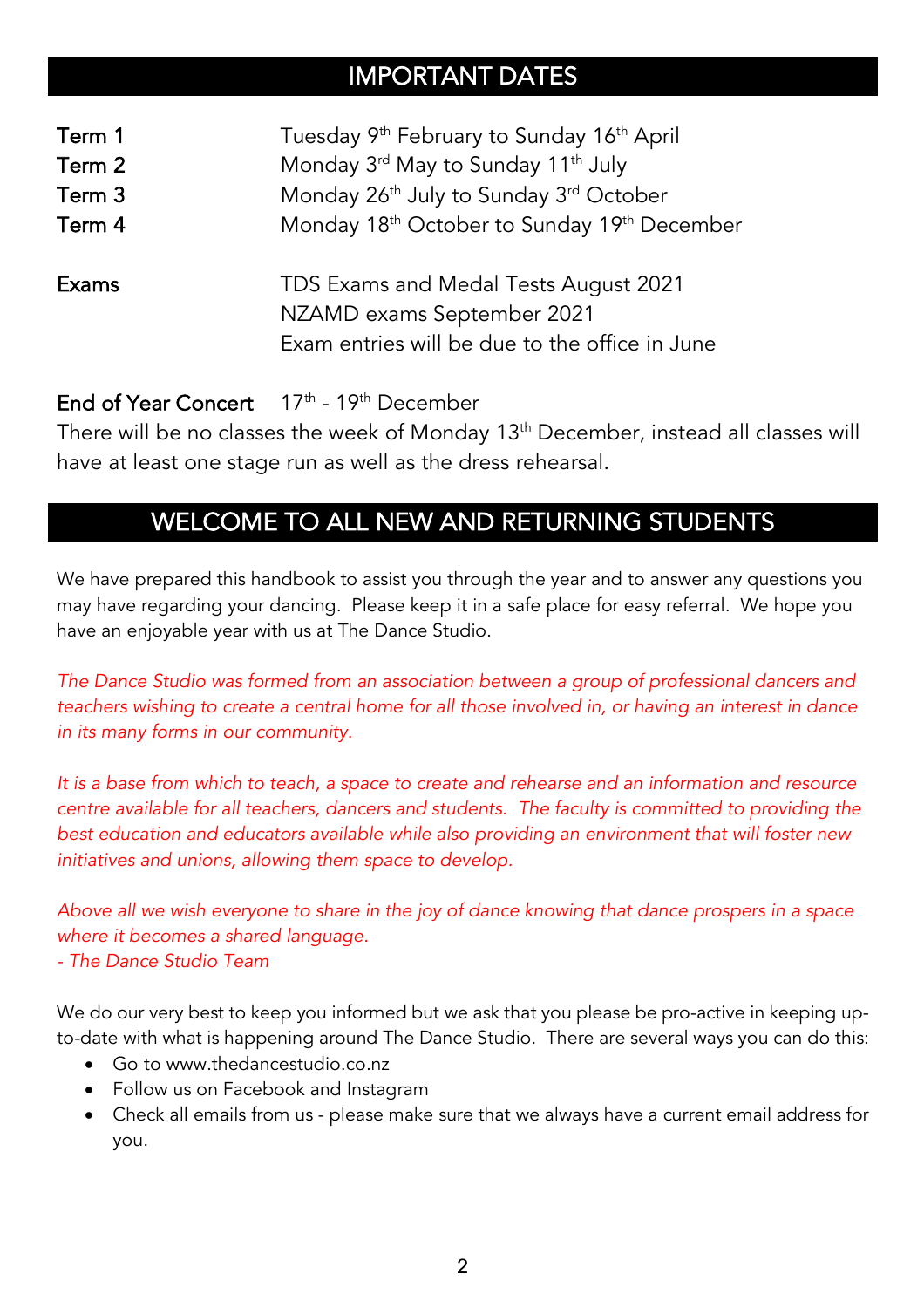## **FACULTY**

The Dance Studio team is composed of some of NZ's most experienced teachers and choreographers as well as a group of talented and committed young dance professionals. Between them they have some impressive performing credits and invaluable experience in the performing arts industry.

Each class at The Dance Studio is assigned a specialised teacher for the year. Due to many of our teachers being in high demand as performers in the dance industry, there may be the occasion where a replacement teacher will cover a class.

| Jacqui Cesan BA, Grad Dip BFA, Grad Dip Tchg | Ballet, Contemporary, Jazz, Latin, Junior Classes |
|----------------------------------------------|---------------------------------------------------|
| Andrew Cesan BPFA (Dance)                    | Hip Hop, Tap                                      |
| Caitlin Davey BPSA (Contemporary Dance)      | Admin, Ballet, Contemporary, Junior Classes       |
| Celina Torres BPSA (Contemporary Dance)      | Contemporary, Hip Hop                             |
| Charlotte Barrand                            | Contemporary, Tap                                 |
| Eleanor Tubman                               | Contemporary, Jazz, Acro, Junior Classes          |
| Faolan Okan                                  | Hip Hop, Tap                                      |
| Holly Finch Cert. IV in Dance                | Contemporary, Jazz                                |
| Issie Cassidy BPSA (Contemporary Dance)      | Contemporary, Jazz                                |
| Leanne Pearce                                | Tap                                               |
| Legion Kelly                                 | Hip Hop                                           |
| Lucy Lynch BPSA (Contemporary Dance)         | Contemporary, Jazz, Ballet, Lyrical               |
| Maddie Gray                                  | Jazz, Hip Hop                                     |
| Mandy Tubman                                 | Admin/Accounts                                    |
| Morgan Heron BPFA (Dance)                    | Jazz, Tap                                         |
| Richie Cesan BPFA (Dance)                    | Hip Hop, Tap, Contemporary, Junior Classes        |
| Rosa Tubman                                  | Hip Hop, Jazz, Junior Classes                     |
| Sarah Collins BPSA (Contemporary Dance)      | <b>Ballet</b>                                     |
| Shania Naera                                 | Hip Hop                                           |
| Sophie McLean                                | Ballet, Jazz                                      |
|                                              |                                                   |

## NEW FOR 2021

#### New classes for 2021 include;

Hip Hop Exam - Students will follow the new NZAMD Hip Hop Syllabus choreographed by Andrew Cesan

Jazz and Contemporary - non-syllabus classes for both beginners and more advanced students Adult Ballet - to add to our Tap, Jazz and Hip Hop classes

Boyzdance - For boys already taking a class at TDS who would like to upskill and learn repertoire in other genres and techniques.

Keep your eyes open for announcements regarding acting classes, salsa, tango and swing.

Friday night performances to showcase works of our TDS performance groups, creations by our teachers, companies in residence and special guests.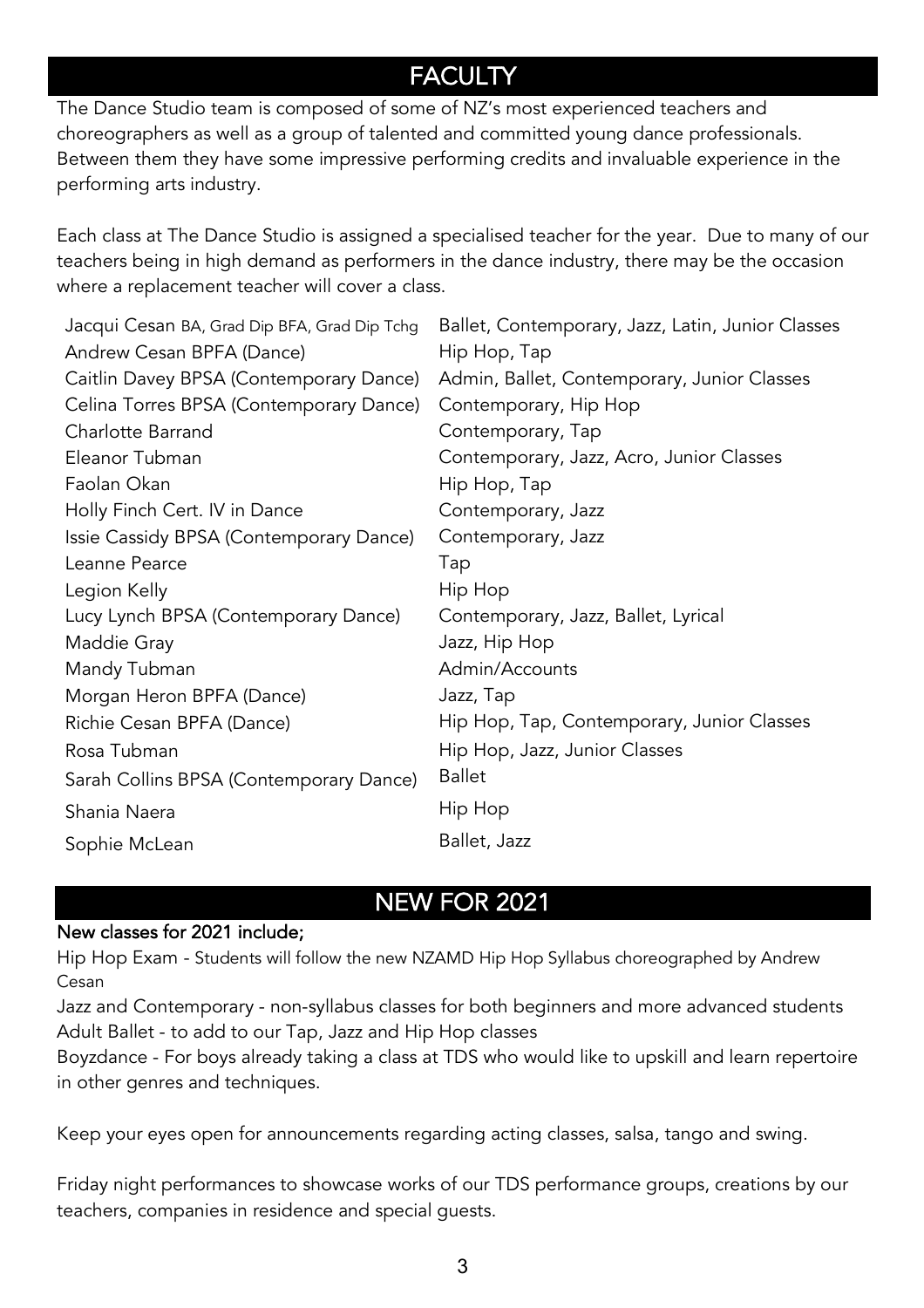## FEES 2021

All Term Fees are due by the start term, unless an instalment plan has been pre-arranged with the office. Class enrolment will not be confirmed until payment has been received.

|                                | Class length       | <b>Term Fee</b> |
|--------------------------------|--------------------|-----------------|
| <b>Junior Classes</b>          |                    |                 |
| Move with Me                   | 30 minutes         | \$115           |
| Pre-school                     | 30 minutes         | \$115           |
| Junior 1 Dance                 | 30 minutes         | \$115           |
| Junior 2 Dance                 | 30 minutes         | \$115           |
| Junior 2 Hip Hop               | 30 minutes         | \$115           |
| Acro                           |                    |                 |
| Junior 2-3                     | 45 minutes         | \$145           |
| Levels 1-6                     | 60 minutes         | \$155           |
| <b>Adult Classes</b>           |                    |                 |
| Ballet, Jazz, Hip Hop, Tap     | 60 minutes         | Concession card |
| <b>Ballet</b>                  |                    |                 |
| Junior 3 and Grade 1           | 45 minutes         | \$145           |
| Grades 2-5                     | 60 minutes         | \$155           |
| Grades 6 - Intermediate        | 2 classes per week | \$290           |
| Advanced (2-year programme)    | 2 classes per week | \$290           |
| Contemporary                   |                    |                 |
| Introductory and Preparatory   | 45 minutes         | \$145           |
| Levels 1-3                     | 60 minutes         | \$155           |
| Levels 4-6                     | 2 classes per week | \$290           |
| Beginner and Teen              | 60 minutes         | \$155           |
| Hip Hop                        |                    |                 |
| Junior 2                       | 30 minutes         | \$115           |
| Junior 3 and Levels 1-2        | 45 minutes         | \$145           |
| Levels 3-6                     | 60 minutes         | \$155           |
| Teen and Exam                  | 60 minutes         | \$155           |
| Jazz                           |                    |                 |
| Junior 3 and Grade 1           | 45 minutes         | \$145           |
| Grades 2-5 and Pre-Senior Prep | 60 minutes         | \$155           |
| Pre-Elementary                 | 75 minutes         | \$170           |
| Elementary - Advanced 2        | 2 classes per week | \$290           |
| Teen and Repertoire            | 60 minutes         | \$155           |
| Tap                            |                    |                 |
| Junior 3 and Levels 1-4        | 45 minutes         | \$145           |
| Level 5                        | 60 minutes         | \$155           |
| Level 6A,6B                    | 45 minutes         | \$145           |
| Levels 7-9                     | 60 minutes         | \$155           |
| Teen                           | 60 minutes         | \$155           |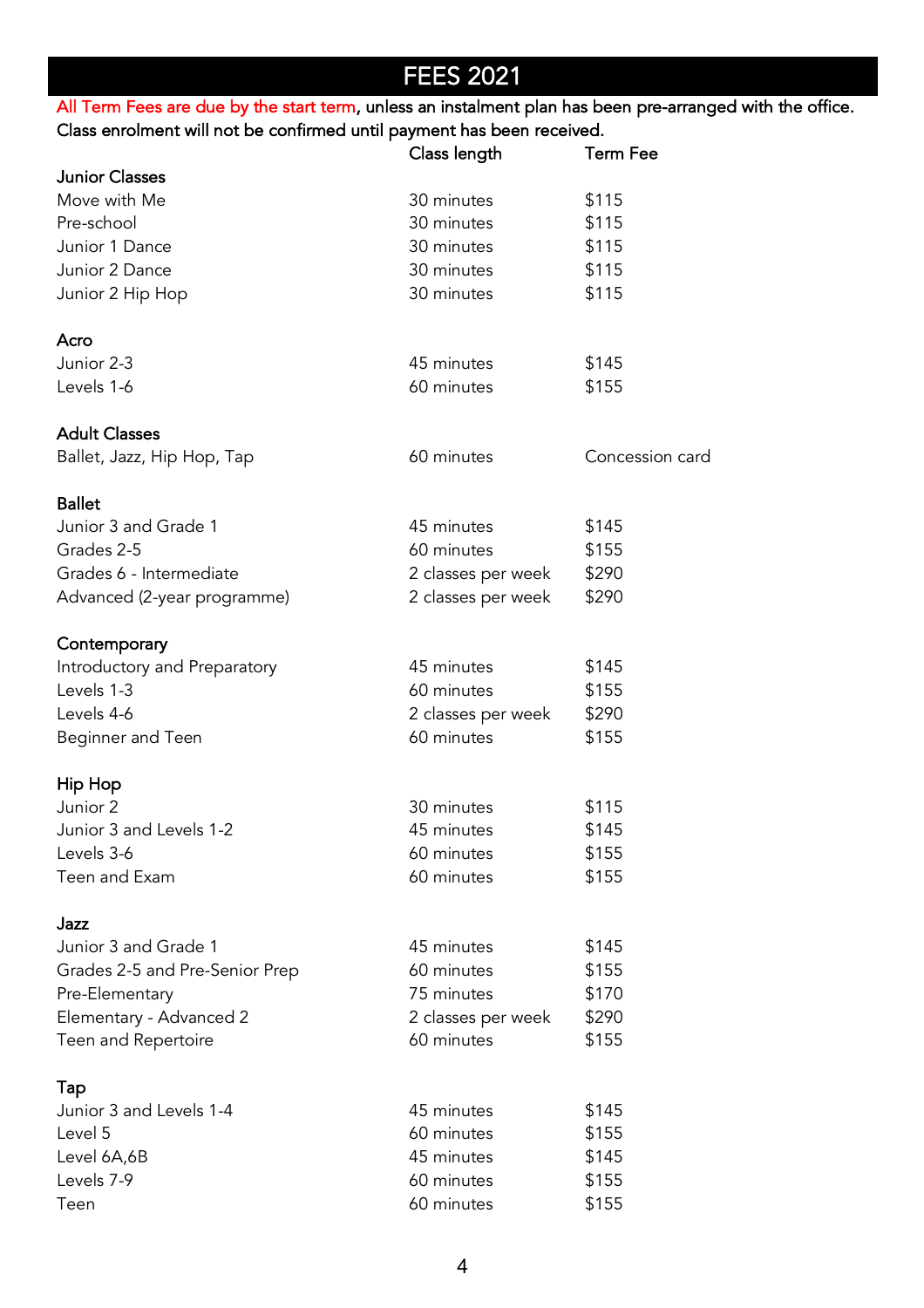| Conditioning                                          | 60 minutes         | \$155 |  |
|-------------------------------------------------------|--------------------|-------|--|
| Latin                                                 | 60 minutes         | \$155 |  |
| Lyrical Repertoire                                    | 60 minutes         | \$155 |  |
| <b>Performance Groups</b>                             |                    |       |  |
| Boyzdance                                             | 60 minutes         | \$155 |  |
| Jazz Junior Performance                               | 60 minutes         | \$155 |  |
| Intermediate Performance                              | 90 minutes         | \$180 |  |
| Senior Performance                                    | 2 classes per week | \$290 |  |
| Hip Hop Junior Performance                            | 60 minutes         | \$155 |  |
| Hip Hop Varsity Performance                           | 90 minutes         | \$180 |  |
| <b>Concession Cards</b>                               |                    |       |  |
| Adults 10-class concession card                       |                    |       |  |
| Parents of enrolled students 10-class concession card |                    |       |  |
| Students 10-class concession card                     |                    | \$130 |  |

#### **DISCOUNTS**

Family discount 10% off fees if 2 or more siblings enrolled.

#### Earlybird discount 10% for fees paid before end of the previous term. *Earlybird & Family discounts do not apply to Concession Cards or Packages.*

#### Multi Genre Package

4 genres - 40% off your 4th genre (discount will apply to lowest priced class)

#### Unlimited Class Package *Excludes performance groups.*

\$750 per term (per student) *For one appointed student to attend unlimited timetabled classes, classes must be appropriate for your level and age.* 

#### PAYMENT OPTIONS

#### Online payment (preferred) to 02-0240-0280937-00

(please use the student name & term as reference and submit completed enrolment form to thedancestudio@xtra.co.nz with confirmation of payment).

EFTPOS (during office or reception hours, sorry no credit cards).

## TERMS AND CONDITIONS

#### Enrolment Policies & Procedures

- By enrolling into a class, you agree to The Dance Studio Terms and Conditions.
- Enrolment into a class will be on a first come, first served basis. All classes have a maximum capacity. A waiting list is available if you miss out on the first intake.
- Enrolments will automatically roll over each term for the calendar year. If you are not returning next term please notify the office.
- Previous enrolments do not carry over into the next year.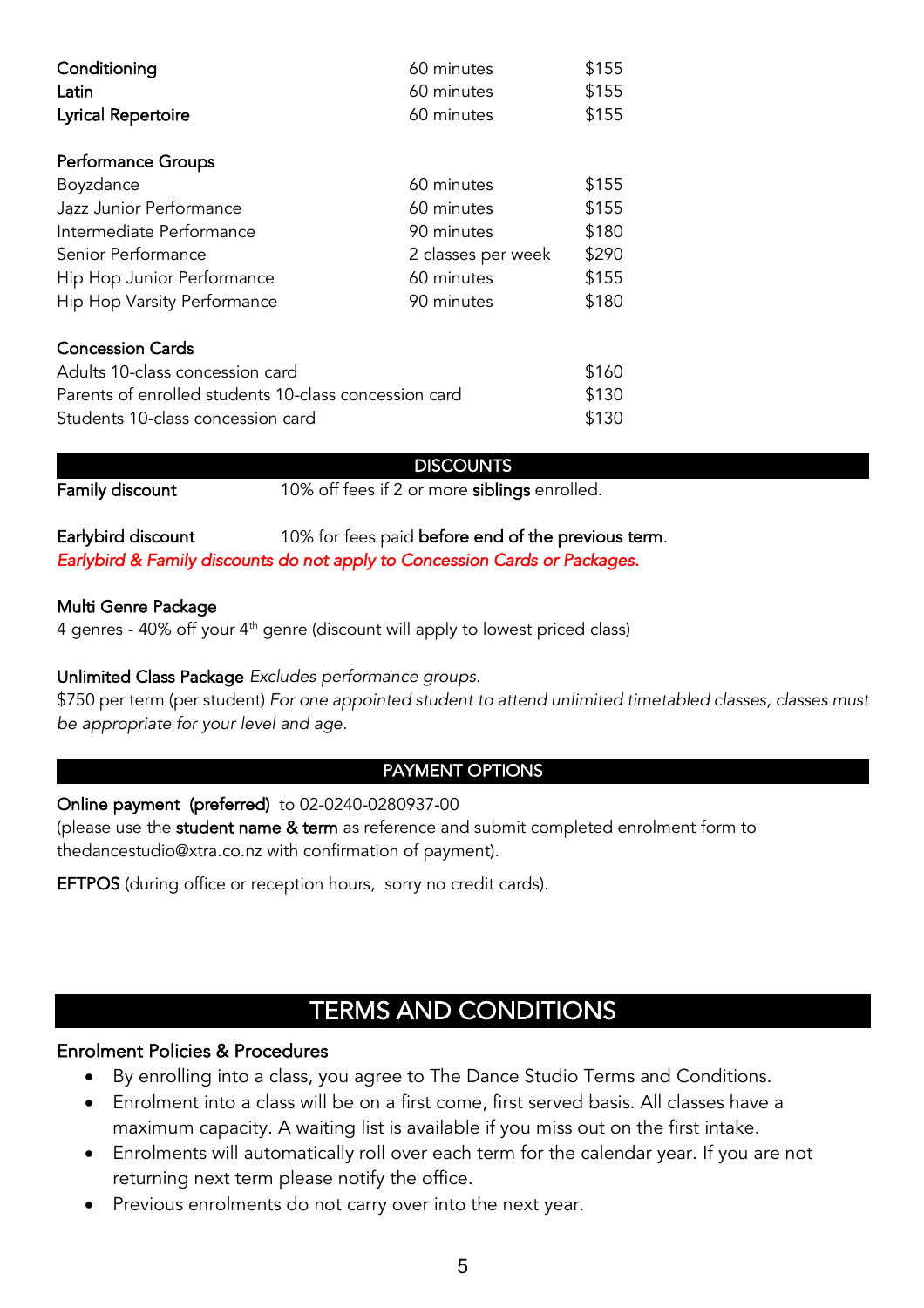#### Teachers Policy

- We The Dance Studio will provide a qualified teacher to our standards for each class.
- We reserve the right to replace a teacher at any time without notice as a result of other professional commitments.
- Any issues regarding our teachers or classes may not be discussed before, during or after class with the teacher and must be directed to the admin team via email at thedancestudio@xtra.co.nz

#### Fee Policies & Procedures

- All term fees are due by the start of term, unless an instalment plan has been arranged and approved prior with The Dance Studio Accountant.
- Our 10% Early bird discount is only available for those who pay prior to the end of the previous term, or prior to the term starting for term 1. This is not available for payments being made via instalments. Any incorrect discounts taken off will be invoiced for remainder of fees owed.
- The fees list is available from the website or the office. This provides full details about multi-class packages and discounts.
- Additional fees;
	- Admin fee \$20 per annum per family
	- NZAMD examination fees to be advised on examination entry form
	- End of year Concert fee (if participating in the concerts) \$30 per family
- Fees that are unpaid on the last day of each term will be put in the hands of a debt collection agency and you will be liable for any additional costs associated with debt collection and recovery unless organised otherwise via our accountant.
- Students with outstanding fees may be excluded from concerts and exams.

#### Refund Policies & Procedures

- We will refund any Term Fees paid for:
	- Classes cancelled by The Dance Studio, only on the basis there is no future makeup class.
	- Classes missed if the timetable is changed and the student is unable to make the new time.
	- Classes missed if a student has an illness/injury and is no longer able to complete the term, providing the studio is informed immediately of the condition and a medical certificate is provided.
- To apply for a refund or credit:
	- Email details to The Dance Studio as soon as possible Please do not wait until the term is over to request a refund or credit for the term that has passed: Once the term is finished, NO FURTHER REFUNDS OR CREDIT WILL BE APPROVED.
	- We are able to offer credit to another term or sibling as long as it is pre-arranged.
- We are unable to refund fees paid for: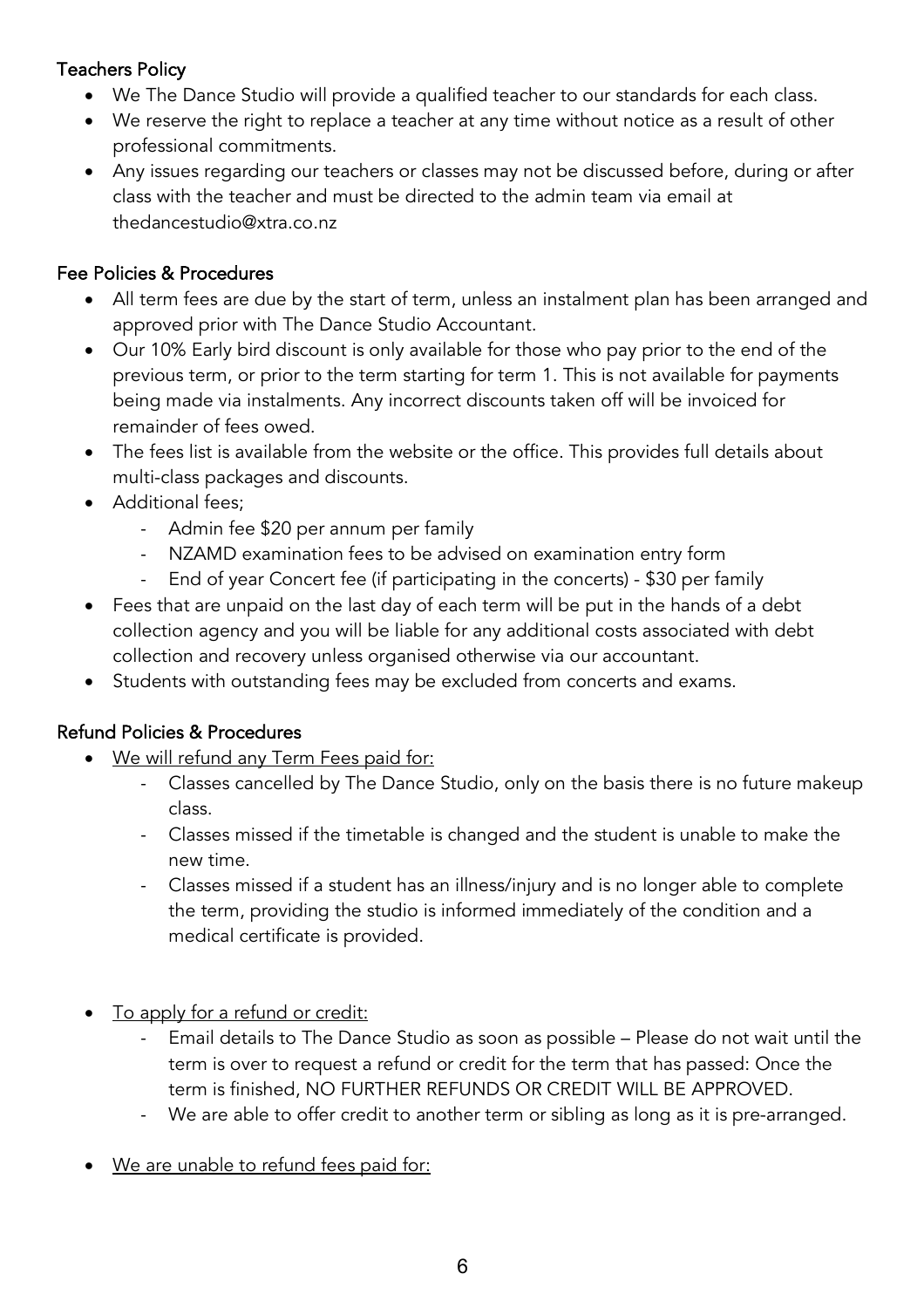Refunds are not given for students who are absent from class due to illness, injury or personal circumstances unless the student is absent for more than 3 consecutive weeks and the office has been notified via email.

- Classes missed because the student changed their mind about wanting to do the class.
- Classes missed due to holidays. If you foresee a period of absence due to planned holidays, please arrange with the studio at the beginning of term for the fees to be paid on a 'per class' basis.
- Classes missed due to Public Holidays will not be refunded.

#### Class Attire & Uniforms Policies

- All exam students must purchase and wear the correct Dance Studio exam uniform by the start of Term 2.
- All non-exam students must wear appropriate dance clothing, TDS and IDCO shirts and shorts/leggings are recommended.
- Appropriate dance shoes must be worn for all classes, no dancing in socks.
- All students should bring their own water bottle to class. Due to health and safety regulations The Dance Studio does not provide glasses.

#### Newsletter & Notice Board Procedures

• Newsletters are sent out via email, pinned on our notice board and available to view on our website. It is the parents and student's responsibility to read the notice board on a weekly basis and to read newsletters.

#### Health, Safety, Injury & Medical Policies & Procedures

- The Dance Studio is not liable for personal injuries sustained or any loss of, or damage to, personal property whilst on the premises.
- The Dance Studio aims to provide a safe environment to reduce the risk of injury. It should be recognized by all students, parents/guardians that dance by its very nature carries a risk of injury or accident.
- It is the responsibility of the student, parents/guardians to notify the teacher in the event of an injury or medical condition prior to class.
- A first aid kit is available to any student. We do not dispense, pain relief or medication to any students.
- The Dance Studio students are under supervision whilst in class only. Teachers and staff are not responsible for students outside their allocated class time and children in waiting areas must be supervised.
- For safety reasons, students must be collected from inside the building. It is the responsibility of the parent/guardian to ensure their student does not wait outside the building.
- Fire safety In the event of a fire, students are to follow their teacher's instructions and walk to assemble in front of the building

#### Class Attendance Policy

• Regular class attendance is vital for students to develop and keep up with their syllabus work. Students must be punctual to classes to ensure they receive a complete warm up.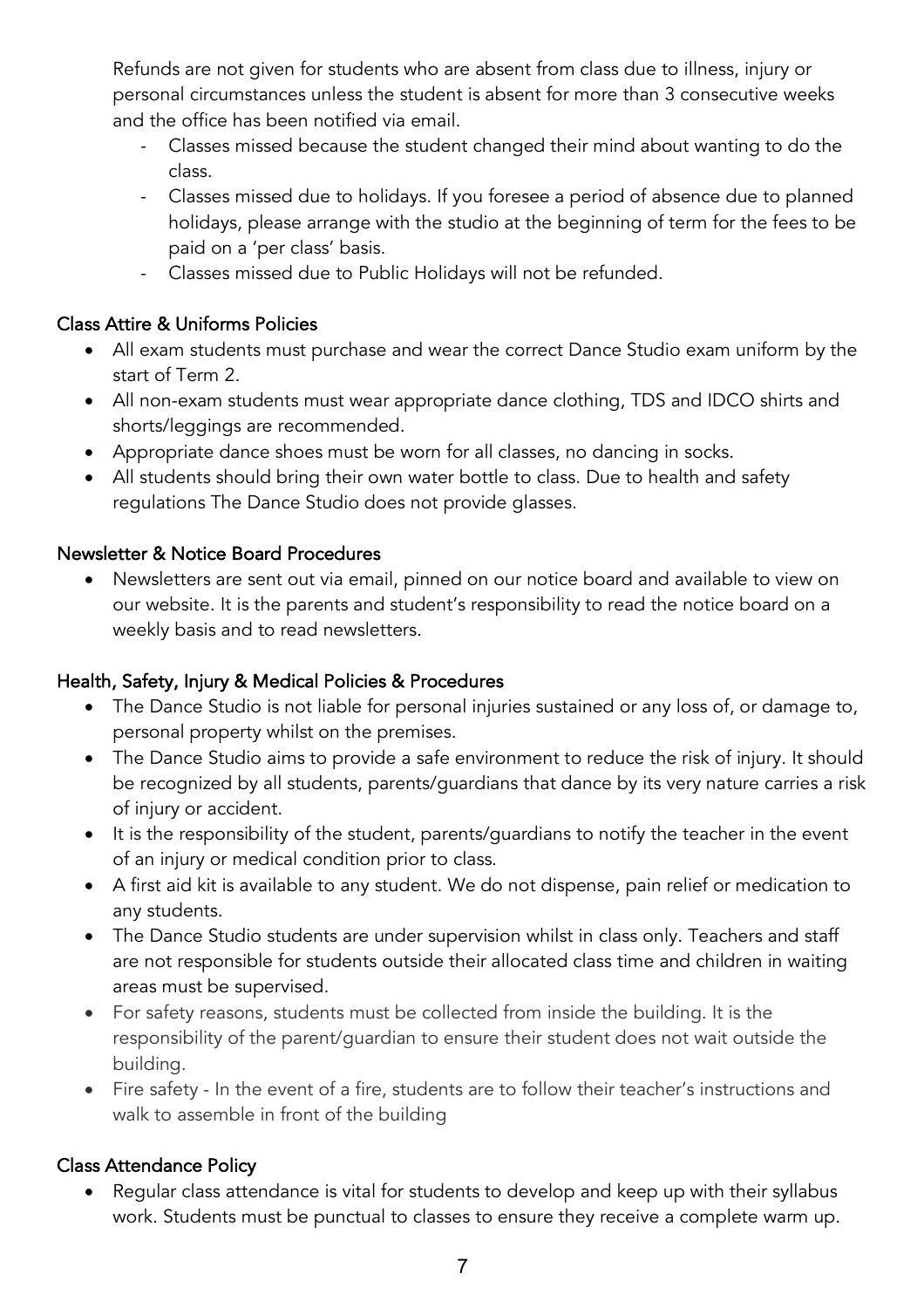• If you are going to be late or not able to attend your class a parent/caregiver needs to advise the office prior to class beginning.

#### Photography & Videoing Policies

- Photography or videoing of students (by anyone other than TDS staff) in class and at concerts is not permitted except by TDS staff. This is for the safety & well-being of each individual student and to comply with the Privacy Act 1993 regulations.
- Images or video footage of students may be used for marketing and website purposes. Please make the office aware if you do not wish for your child to appear in any photos or videos.

#### Examination Policies and Procedures

- All syllabus Ballet, Jazz, Tap & Contemporary classes are taught with the intention that students will work towards sitting their examinations during the year. Students will be entered into examinations at the discretion of the teacher, in consultation with students and parents/caregivers. Examination fees are additional to term fees.
- Students will be sitting exams August and September. If you know you will be away during this time please let us know in advance so we can do our best to accommodate you.

#### Behavioural Expectations

- All students are expected so show up on time for class each week with appropriate attire.
- Any damage done to The Dance Studio property will be the individuals financial responsibility. You will be required to pay for any repairs necessary as a result of the incident.
- All students and parents/caregivers must show respect towards the teacher at all times during the class. If you are having ANY issues with your teacher please come and discuss with the Admin Team immediately.

#### **Choreography**

- Choreography for classes, performances and competitions remain the artistic and intellectual property of The Dance Studio and/or the syllabus providers. Choreography must not be copied or used without prior permission of The Dance Studio.
- Students who leave the studio are not permitted to perform choreography that was developed specifically for them by The Dance Studio teachers as a solo or as part of a team/group without prior permission.

#### Privacy Act

• Your enrolment collects personal information about students. Under the Privacy Act 1993 you are entitled to have access to, and request correction of, this information at any time. It is held at The Dance Studio premises at 15 Morningside Drive, Morningside, Auckland 1025, New Zealand.

#### Dismissal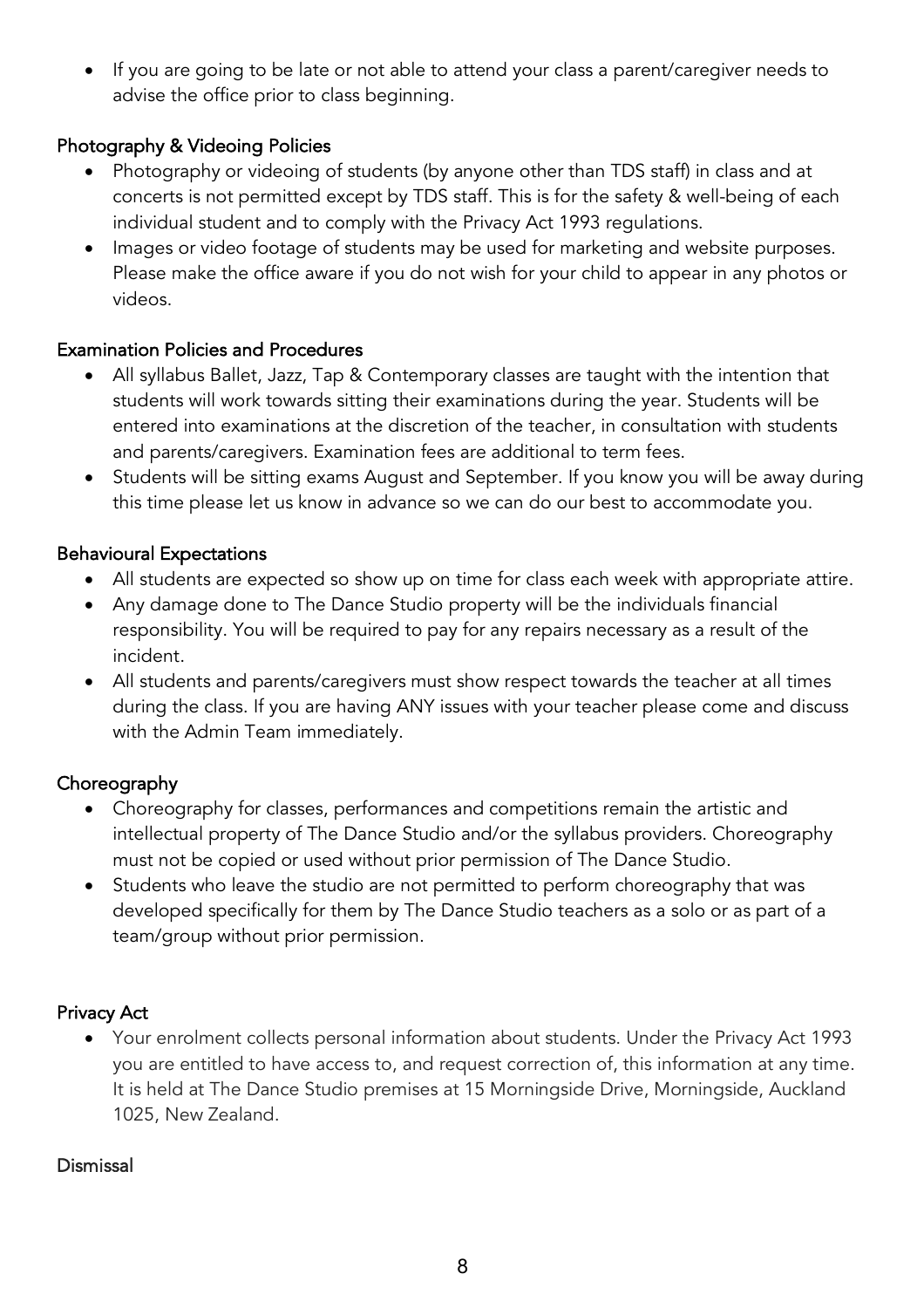• The Dance Studio maintains the right to dismiss any student who breaches any of the stated Term & Conditions, damages property or causes severe disruptions to any classes. This decision is at the discretion of the Studio Directors.

## EXAM PHILOSOPHY

At The Dance Studio we do cater for students who wish to take open non-exam classes. However, we encourage students to work towards an examination. Our experience so far tells us that children are more focused, learn better and retain knowledge and skills when they have a goal to work towards. We take care to ensure that all students are as well prepared and confident as possible by exam time and ensure that the exam experience is relaxed and enjoyable.

Students who wish to sit examinations must commit to attending a minimum of 80% of scheduled classes (or arrange private tuition to cover absences) and exam fees must be paid in full by end of term 2.

In Term 4 all students benefit from the work they have done during the year on dance techniques as they put together their end of year item for the concert.

All care is given at The Dance Studio to ensure that the individual needs of students are recognized and met. We make every endeavour to teach each person in a positive and caring manner. Our primary goal is to try and ensure that whether or not students choose to continue dance training that they retain a love of dance and feel confident to express themselves through it.

## PERFORMANCE GROUPS

The Dance Studio provide the opportunity for selected students to be part of performance groups. These groups are by audition or invitation only. *Those selected are students that have shown that they would benefit from being extended beyond their normal class work.*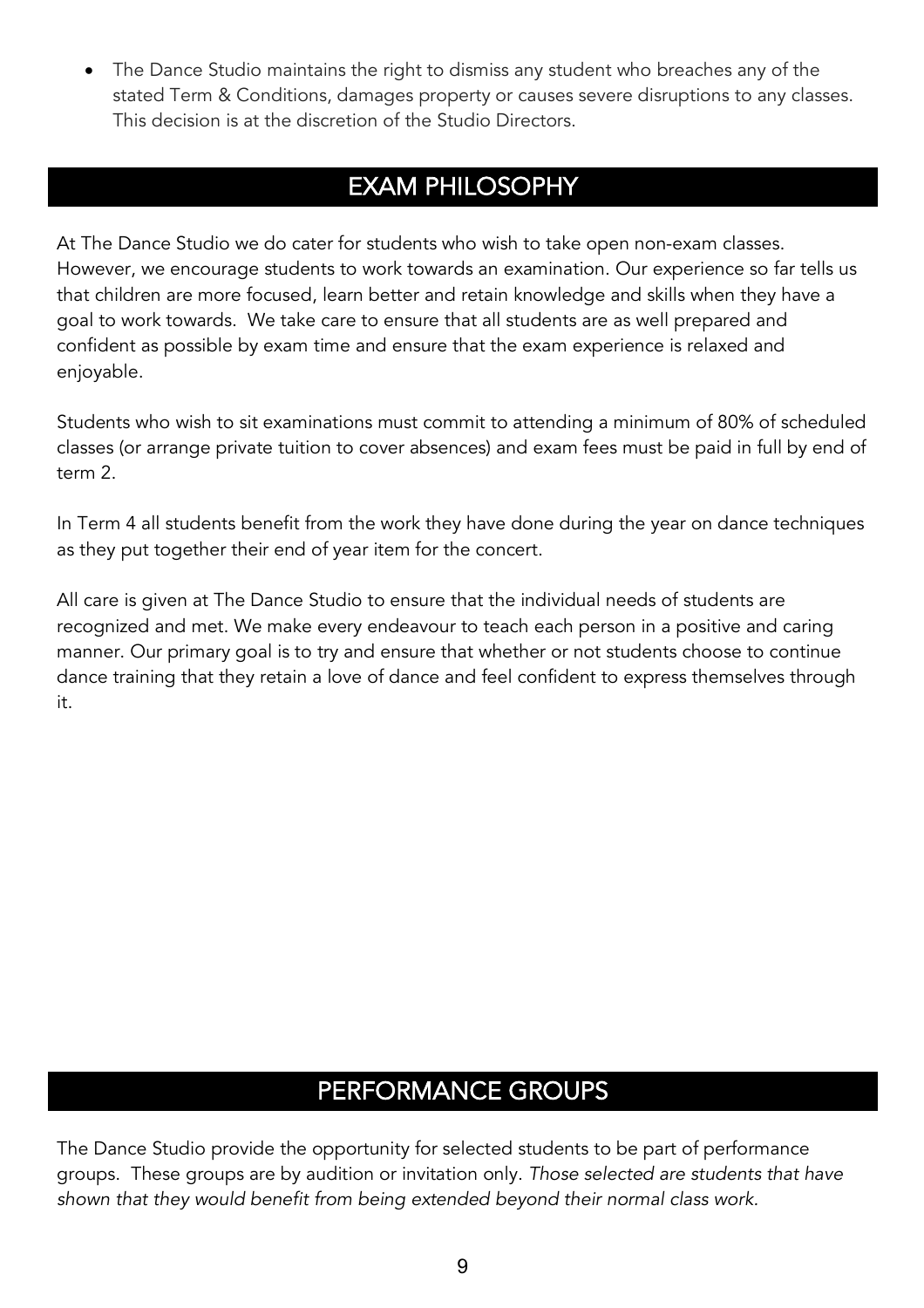*Performance groups represent the studio at community and city-wide events as well as in dance competitions.* 

Those invited to join a Performance group must commit to regular attendance at classes and rehearsals and be available for extra practices as called. They must show a commitment to the process and an ability to work as part of a team. Teachers reserve the right to stand down any member who cannot fulfil the above criteria.

Some students may be selected to perform solos, duos or trios. If this is something that interests you please email the admin team. All competition dances are at the discretion of and must be approved by Jacqui Cesan.

We are committed to provide appropriate opportunities for our students. We are selective in the competitions we enter our performance groups in as there are some disturbing trends in dance competitions including unsafe dance practices (these can have serious long term adverse effects on developing bodies) and inappropriate content and costuming. The Dance Studio offers performance groups to extend our dancers and we strive to make this a positive experience which aligns with our studio values.

## CLASS DRESS CODE

Correct uniform and shoes must be worn for all exam classes from the start of term 2.

No big baggy t-shirts to be worn for any jazz, tap, contemporary or ballet classes.

#### PRE-SCHOOL - JUNIOR 2

No set uniform. Appropriate dance attire. Bare feet are preferred.

#### **ACRO**

GIRLS All grades - black leotard and leggings or bike shorts Boys All Grade - black tight fitting t-shirt and shorts

#### BALLET

GIRLS Junior 3 - Grade 1: leotard (any colour) ballet socks and ballet shoes with elastics. Ballet skirts (above the knee) should be worn in class.

Grade 2: leotard (any colour) ballet tights and ballet shoes with elastics

Grade 3 - Advanced: black leotard, ballet tights and ballet shoes (please check with your teacher regarding ballet shoe ribbons).

#### CONTEMPORARY (ALL LEVELS)

GIRLS TDS black leggings and a fitted TDS singlet or t-shirt. BOYS Black pants or boyzdance2 shorts and a TDS t-shirt.

#### HIP HOP (ALL)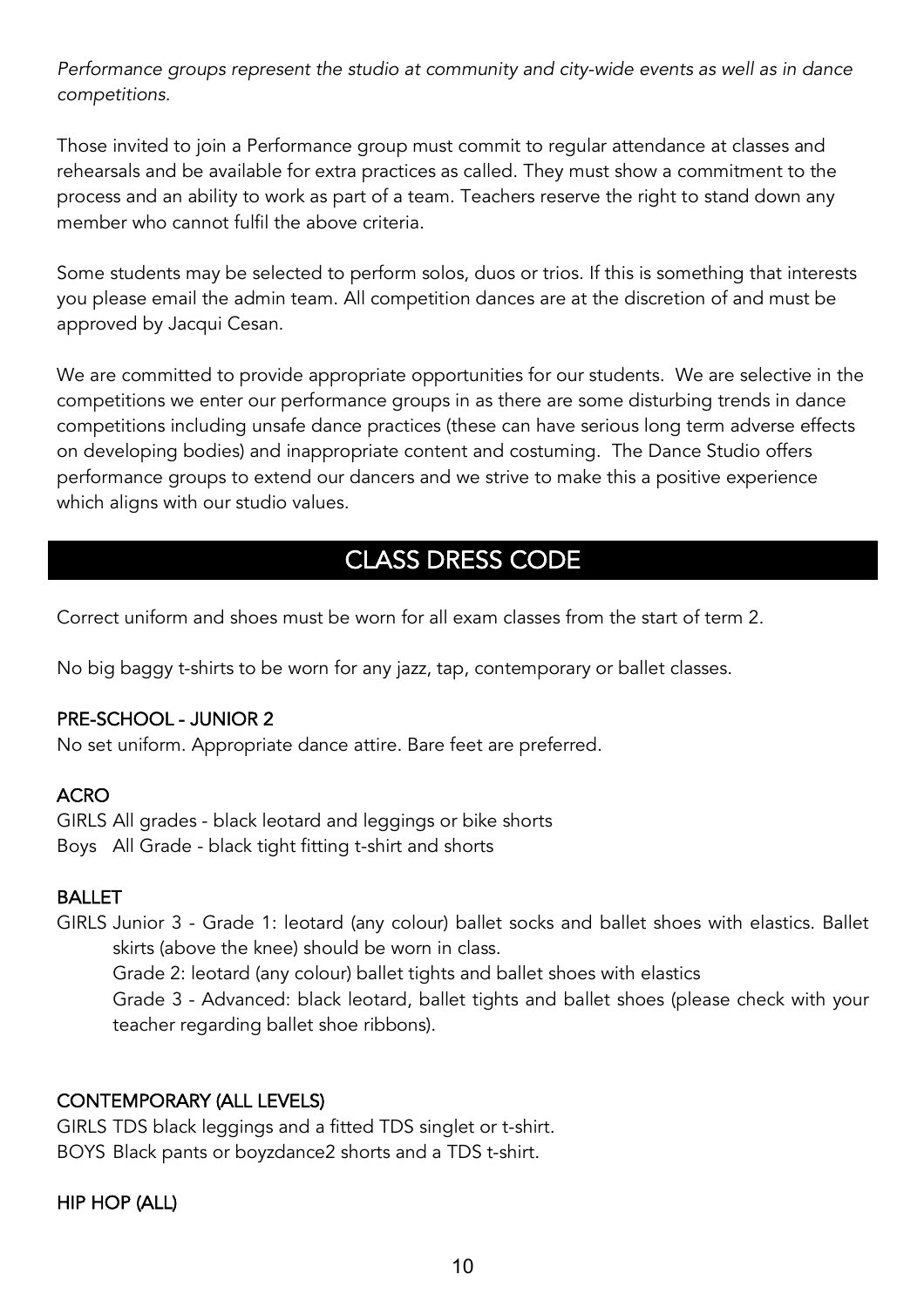No dress code but must have suitable clean sport or dance shoes. Non-restrictive and comfortable clothing. We recommend boyzdance2 shorts or the dance studio leggings and a TDS or IDCO t-shirt.

#### JAZZ

GIRLS All grades: TDS leggings and the dance studio top. Black split-sole jazz shoes BOYS All grades: TDS t-shirt. Boyzdance2 shorts or stretchy black pants, jazz shoes.

#### **TAP**

GIRLS All grades: TDS leggings and the dance studio top. Black leather tap shoes. BOYS All grades: boyzdance2 shorts or black trouser pants, TDS t-shirt. Black leather tap shoes.

#### LATIN

No dress code but students are expected to purchase Latin shoes. Preferred black leather. Nonrestrictive and comfortable clothing. We recommend The Dance Studio leggings and a TDS tshirt or singlet.

## SECOND-HAND SHOES & MERCHANDISE

We have a number of second-hand items for sale in reception. Payment for second-hand items goes directly to the seller so we are unable to accept eftpos for these – cash is required.

If you would like us to sell items on your behalf, please leave clean items in the office or at reception. Please clearly mark your item with: name, phone number, size & price.

## COMPANIES IN RESIDENCE



Internationally recognised and active in the NZ dance scene not only in Hip Hop competition but also in paving the way for hip hop artists to be seen as theatre performers.

Momentum Productions are on of NZ's leading dance and entertainment companies. They provide opportunities for dancers to learn about and prepare for the industry.

Members of Identity Dance Company and Momentum Productions make up core casts of NZ wide shows featured at festivals, on television and at corporate events.

We are very lucky to have this association with both companies as they provide additional development and employment opportunities for many of our students and teachers.

#### CODE OF CONDUCT

No food or drinks are allowed in the studios – water bottles only. Food may be consumed in the student lounge.

No mobile phones during class – please turn them off or to silent.